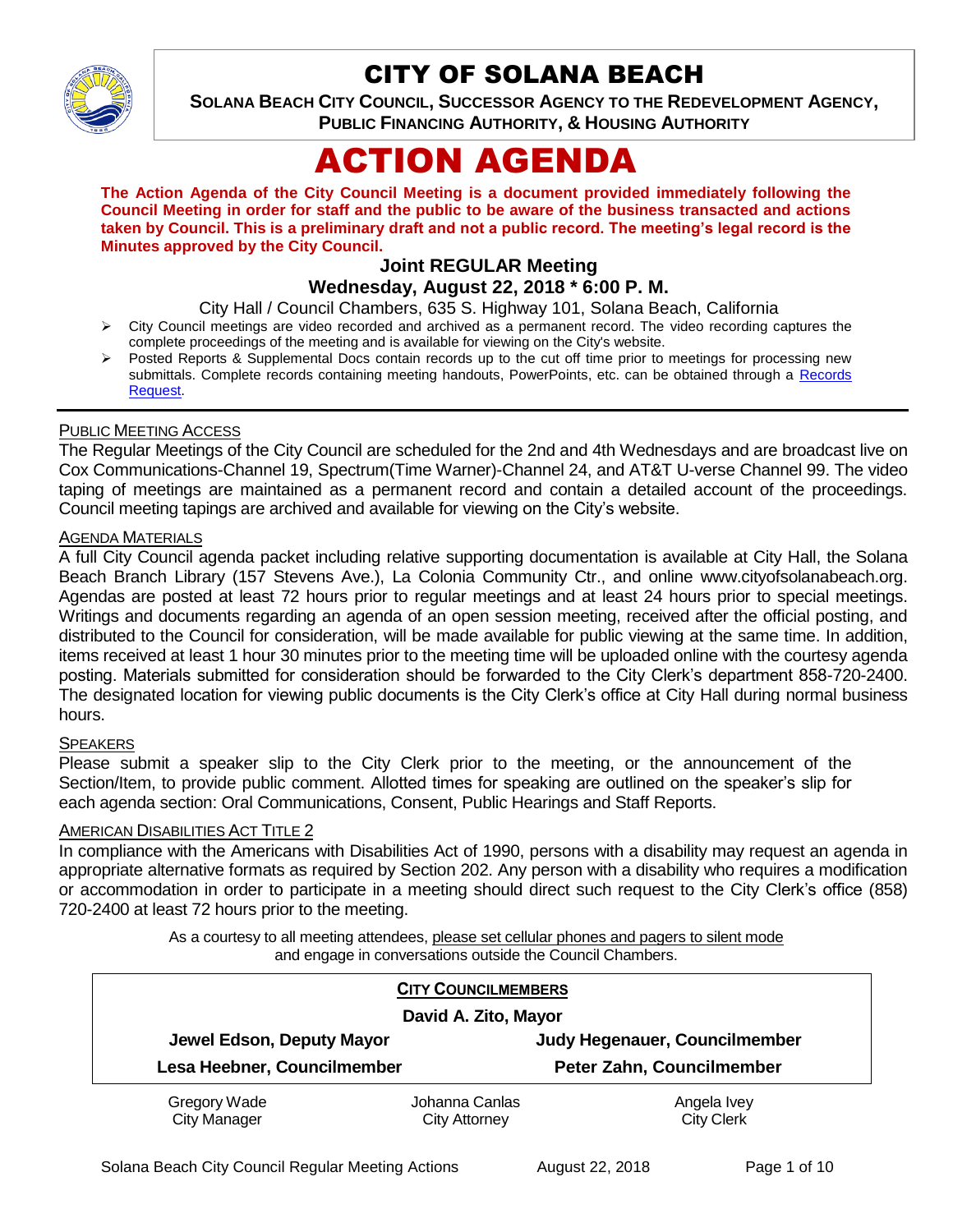#### SPEAKERS:

Please submit your speaker slip to the City Clerk prior to the meeting or the announcement of the Item. Allotted times for speaking are outlined on the speaker's slip for Oral Communications, Consent, Public Hearings and Staff Reports.

#### READING OF ORDINANCES AND RESOLUTIONS:

Pursuant to Solana Beach Municipal Code Section 2.04.460, at the time of introduction or adoption of an ordinance or adoption of a resolution, the same shall not be read in full unless after the reading of the title, further reading is requested by a member of the Council. If any Councilmember so requests, the ordinance or resolution shall be read in full. In the absence of such a request, this section shall constitute a waiver by the council of such reading.

## **CALL TO ORDER AND ROLL CALL:**

**CLOSED SESSION REPORT:** (when applicable)

## **FLAG SALUTE:**

## **APPROVAL OF AGENDA: COUNCIL ACTION: Approved 5/0**

**PRESENTATIONS:** Ceremonial items that do not contain in-depth discussion and no action/direction.

1. Santa Fe Irrigation District

#### **ORAL COMMUNICATIONS:**

This portion of the agenda provides an opportunity for members of the public to address the City Council on items relating to City business and not appearing on today's agenda by submitting a speaker slip (located on the back table) to the City Clerk. Comments relating to items on this evening's agenda are taken at the time the items are heard. Pursuant to the Brown Act, no action shall be taken by the City Council on public comment items. Council may refer items to the City Manager for placement on a future agenda. The maximum time allotted for each presentation is THREE MINUTES (SBMC 2.04.190). Please be aware of the timer light on the Council Dais.

## **COUNCIL COMMUNITY ANNOUNCEMENTS / COMMENTARY:**

*An opportunity for City Council to make brief announcements or report on their activities. These items are not agendized for official City business with no action or substantive discussion.* 

#### **A. CONSENT CALENDAR:** (Action Items) (A.1. – A.10.)

Items listed on the Consent Calendar are to be acted in a single action of the City Council unless pulled for discussion. Any member of the public may address the City Council on an item of concern by submitting to the City Clerk a speaker slip (located on the back table) before the Consent Calendar is addressed. Those items removed from the Consent Calendar by a member of the Council will be trailed to the end of the agenda, while Consent Calendar items removed by the public will be discussed immediately after approval of the Consent Calendar.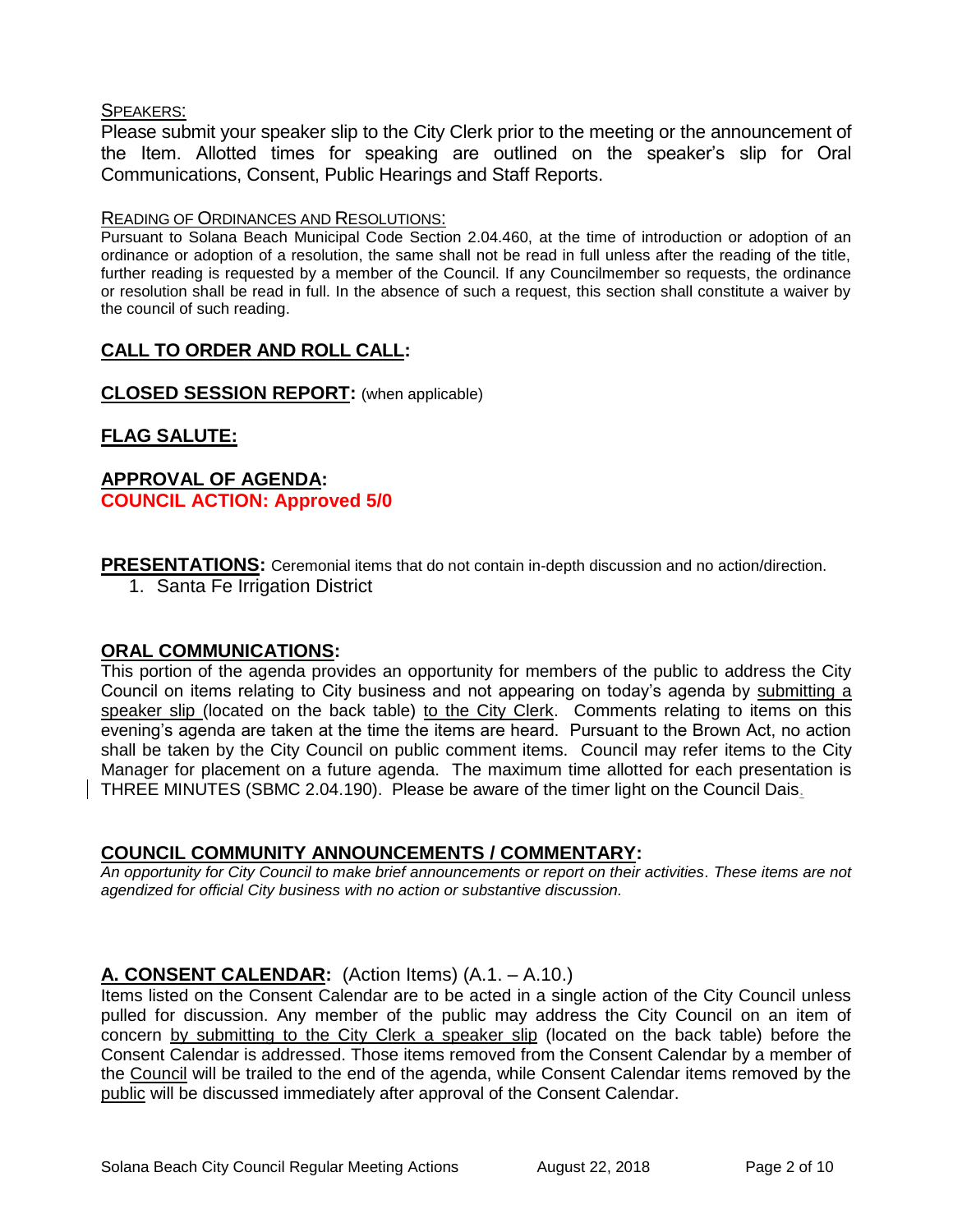## **A.1. Register Of Demands.** (File 0300-30)

Recommendation: That the City Council

1. Ratify the list of demands for June 23 – August 3, 2018.

#### [Item A.1. Report \(click here\)](https://solanabeach.govoffice3.com/vertical/Sites/%7B840804C2-F869-4904-9AE3-720581350CE7%7D/uploads/Item_A.1._Report_(click_here)_-_08-22-18.PDF)

*Posted Reports & Supplemental Docs contain records up to the cut off time, prior to the start of the meeting, for processing new submittals. The final official record containing handouts, PowerPoints, etc. can be obtained through a Records Request to the City Clerk's Office.* **COUNCIL ACTION: Approved 5/0**

## **A.2. General Fund Adopted Budget for Fiscal Year 2018-2019 Changes.** (File 0330-30)

Recommendation: That the City Council

1. Receive the report listing changes made to the Fiscal Year 2017-2018 General Fund Adopted Budget.

#### [Item A.2. Report \(click here\)](https://solanabeach.govoffice3.com/vertical/Sites/%7B840804C2-F869-4904-9AE3-720581350CE7%7D/uploads/Item_A.2._Report_(click_here)_-_08-22-18.PDF)

*Posted Reports & Supplemental Docs contain records up to the cut off time, prior to the start of the meeting, for processing new submittals. The final official record containing handouts, PowerPoints, etc. can be obtained through a Records Request to the City Clerk's Office.* **COUNCIL ACTION: Approved 5/0**

#### **A.4. City-Wide Janitorial Services.** (File 0700-20)

Recommendation: That the City Council

#### 1. Adopt **Resolution 2018-093:**

- a. Authorizing the City Manager to execute a one year professional services agreement with Merchant Building Maintenance, in an amount not to exceed \$60,820, for Citywide Janitorial Services effective October 1, 2018.
- b. Authorizing the City Manager to extend the agreement for up to four additional years at the City's option in an amount not to exceed the amount budgeted each year.
- c. Authorizing an appropriation of \$8,620 from the General Fund/Undesignated Reserves to the Maintenance of Buildings and Grounds account in the Public Facilities Maintenance budget unit.
- d. Authorizing the City Treasurer to amend the FY 2018/19 Adopted Budget accordingly.

#### [Item A.4. Report \(click here\)](https://solanabeach.govoffice3.com/vertical/Sites/%7B840804C2-F869-4904-9AE3-720581350CE7%7D/uploads/Item_A.4._Report_(click_here)_-_08-22-18.PDF)

*Posted Reports & Supplemental Docs contain records up to the cut off time, prior to the start of the meeting, for processing new submittals. The final official record containing handouts, PowerPoints, etc. can be obtained through a Records Request to the City Clerk's Office.* **COUNCIL ACTION: Approved 5/0**

#### **A.5. Risk Management Contract for Worker Compensation Claims Administration.** (File 0180-70)

Recommendation: That the City Council

- 1. Adopt **Resolution 2018-116**:
	- a. Authorizing the City Manager to execute a one year agreement with Tri-Star for the period July 1, 2018 to June 30, 2019.
	- b. Authorizing the City Manager to extend the agreement for up to four additional years at the City's option.

[Item A.5. Report \(click here\)](https://solanabeach.govoffice3.com/vertical/Sites/%7B840804C2-F869-4904-9AE3-720581350CE7%7D/uploads/Item_A.5._Report_(click_here)_-_08-22-18.PDF)

*Posted Reports & Supplemental Docs contain records up to the cut off time, prior to the start of the meeting, for processing new submittals. The final official record containing handouts, PowerPoints, etc. can be obtained through a Records Request to the City Clerk's Office.* **COUNCIL ACTION: Approved 5/0**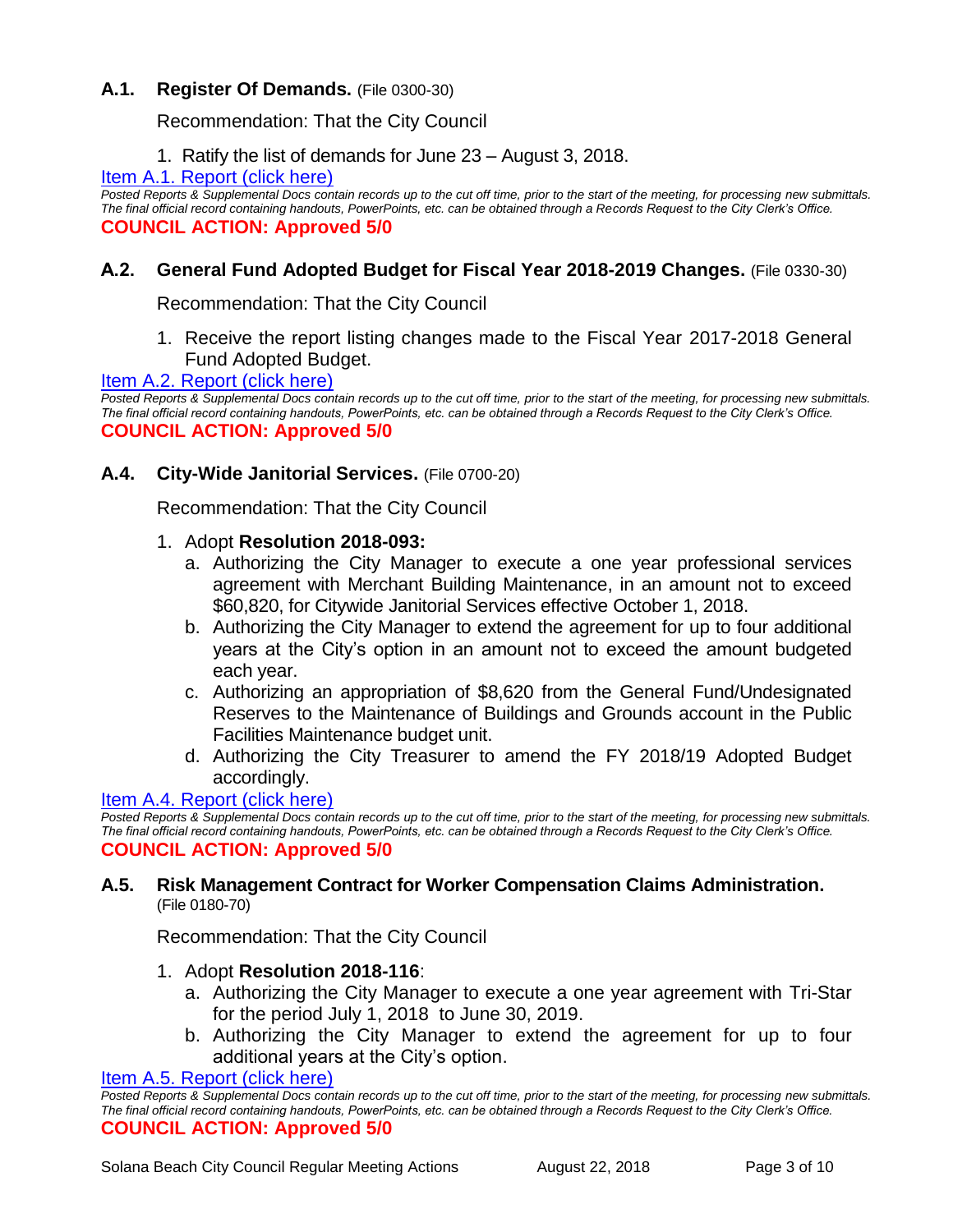## **A.6. Crossing Guard Services.** (File 0860-35)

Recommendation: That the City Council

- 1. Adopt **Resolution 2018-117**:
	- a. Approving and ratifying the Amended Memorandum of Understanding with the Solana Beach School District for crossing guard services.
	- b. Approving and ratifying the Amended Professional Services Agreement with ACMS to provide crossing guard services for one year with the option to extend the agreement for up to four additional one year terms.
	- c. Appropriating \$29,620 to the Professional Services expenditure account in the Traffic Safety budget unit and \$19,253 to the Reimbursed Cost revenue account, both in the General Fund.
	- d. Authorizing the City Treasurer to amend the FY 2018/19 Adopted Budget accordingly.

#### [Item A.6. Report \(click here\)](https://solanabeach.govoffice3.com/vertical/Sites/%7B840804C2-F869-4904-9AE3-720581350CE7%7D/uploads/Item_A.6._Report_(click_here)_-_08-22-18.PDF)

*Posted Reports & Supplemental Docs contain records up to the cut off time, prior to the start of the meeting, for processing new submittals. The final official record containing handouts, PowerPoints, etc. can be obtained through a Records Request to the City Clerk's Office.* **COUNCIL ACTION: Approved 5/0**

#### **A.7. Fire Department 800 MHz Replacement Radios.** (File 0260-40)

Recommendation: That the City Council

- 1. Adopt **Resolution 2018-114**:
	- a. Accepting \$12,243 in federal funds from a 2017 State Homeland Security Program (SHSP) grant awarded to the City of Solana Beach for the purchase of 800 MHz radios.
	- b. Authorizing the Fire Chief, or his designee, to sign and submit the required California Governor's Office of Emergency Services Fiscal Year (FY) 2017 Grant Assurances (Attachment 2).
	- c. Approving an appropriation of \$12,243 to the Federal Grant revenue account and the Minor Equipment expenditure account for the Fire Department both in the Public Safety Special Revenue fund.
	- d. Authorizing the City Treasurer to amend the FY 2018/19 Adopted Budget accordingly.

#### [Item A.7. Report \(click here\)](https://solanabeach.govoffice3.com/vertical/Sites/%7B840804C2-F869-4904-9AE3-720581350CE7%7D/uploads/Item_A.7._Report_(click_here)_-_08-22-18.PDF)

*Posted Reports & Supplemental Docs contain records up to the cut off time, prior to the start of the meeting, for processing new submittals. The final official record containing handouts, PowerPoints, etc. can be obtained through a Records Request to the City Clerk's Office.* **COUNCIL ACTION: Approved 5/0**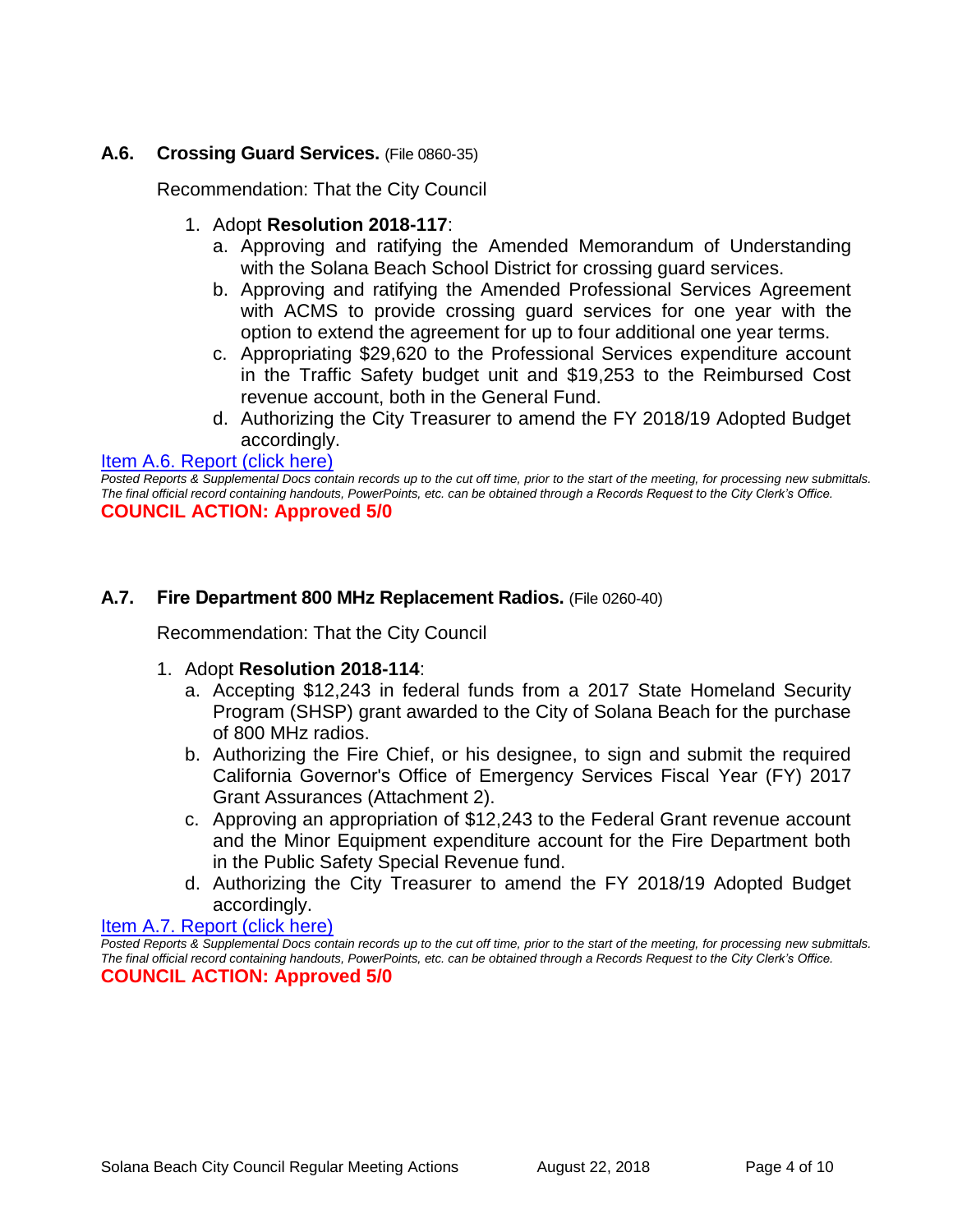#### **A.8. Solana Beach Firefighters Association Memorandum of Understanding.** (File 0530-30)

Recommendation: That the City Council

1. Adopt **Resolution 2018-111** approving the Fiscal Year (FY) 2018/19, FY 2019/20, FY 2020/21 and FY 2021/22 Memorandum of Understanding between the City of Solana Beach and the Solana Beach Firefighters' Association.

#### [Item A.8. Report \(click here\)](https://solanabeach.govoffice3.com/vertical/Sites/%7B840804C2-F869-4904-9AE3-720581350CE7%7D/uploads/Item_A.8._Report_(click_here)_-_08-22-18.PDF)

*Posted Reports & Supplemental Docs contain records up to the cut off time, prior to the start of the meeting, for processing new submittals. The final official record containing handouts, PowerPoints, etc. can be obtained through a Records Request to the City Clerk's Office.* **COUNCIL ACTION: Approved 5/0**

#### **A.9. Establishment of a Health Reimbursement Arrangement (HRA) for Retirees.** (File 0520-50)

Recommendation: That the City Council

- 1. Adopt **Resolution 2018-115:**
	- a. Authorizing the establishment of a Health Reimbursement Arrangement for Retirees (HRA) with Keenan and Associates for retirees from the City of Solana Beach and authorizing the City Manager to take any and all actions necessary to establish the HRA.
	- b. Reaffirming that former employees who retired from the City of Solana Beach (City) and have a retirement date prior to December 31, 2006 shall receive a maximum of \$325 per month as a Retiree Health Benefit (RHB) for medical insurance premiums and other eligible health care expenses and authorizing this payment to the HRA account established for the retired employee. The HRA will be administered by a third party administrator (TPA) and the retired employee will be responsible for any monthly account maintenance fee(s).
	- c. Reaffirming that City employees hired prior to January 1, 2007 and who retire from the City at a future date shall receive a maximum of \$290.00 per month as a RHB for medical insurance premiums and other eligible health care expenses and authorizing this payment to the HRA account established for the retired employee. The HRA will be administered by a TPA and the retired employee will be responsible for any monthly account maintenance fee(s).
	- d. Reaffirming that if a City retiree elects to enroll in the CalPERS Retiree Health Plan, the City will subtract the required minimum PEMCHA contribution amount from the retiree's RHB and pay that amount to CalPERS directly. Any remaining RHB balance will be paid to the retiree as a reimbursement of the required premium for coverage under the CalPERS Retiree Health Plan. The reimbursement will be processed through the HRA.
	- e. Authorizing for those retirees that do not elect to enroll in the CalPERS Retiree Health Plan, the contribution of the retiree's RHB amount to the retiree's HRA account.

[Item A.9. Report \(click here\)](https://solanabeach.govoffice3.com/vertical/Sites/%7B840804C2-F869-4904-9AE3-720581350CE7%7D/uploads/Item_A.9._Report_(click_here)_-_08-22-18.PDF)

*Posted Reports & Supplemental Docs contain records up to the cut off time, prior to the start of the meeting, for processing new submittals. The final official record containing handouts, PowerPoints, etc. can be obtained through a Records Request to the City Clerk's Office.* **COUNCIL ACTION: Approved 5/0**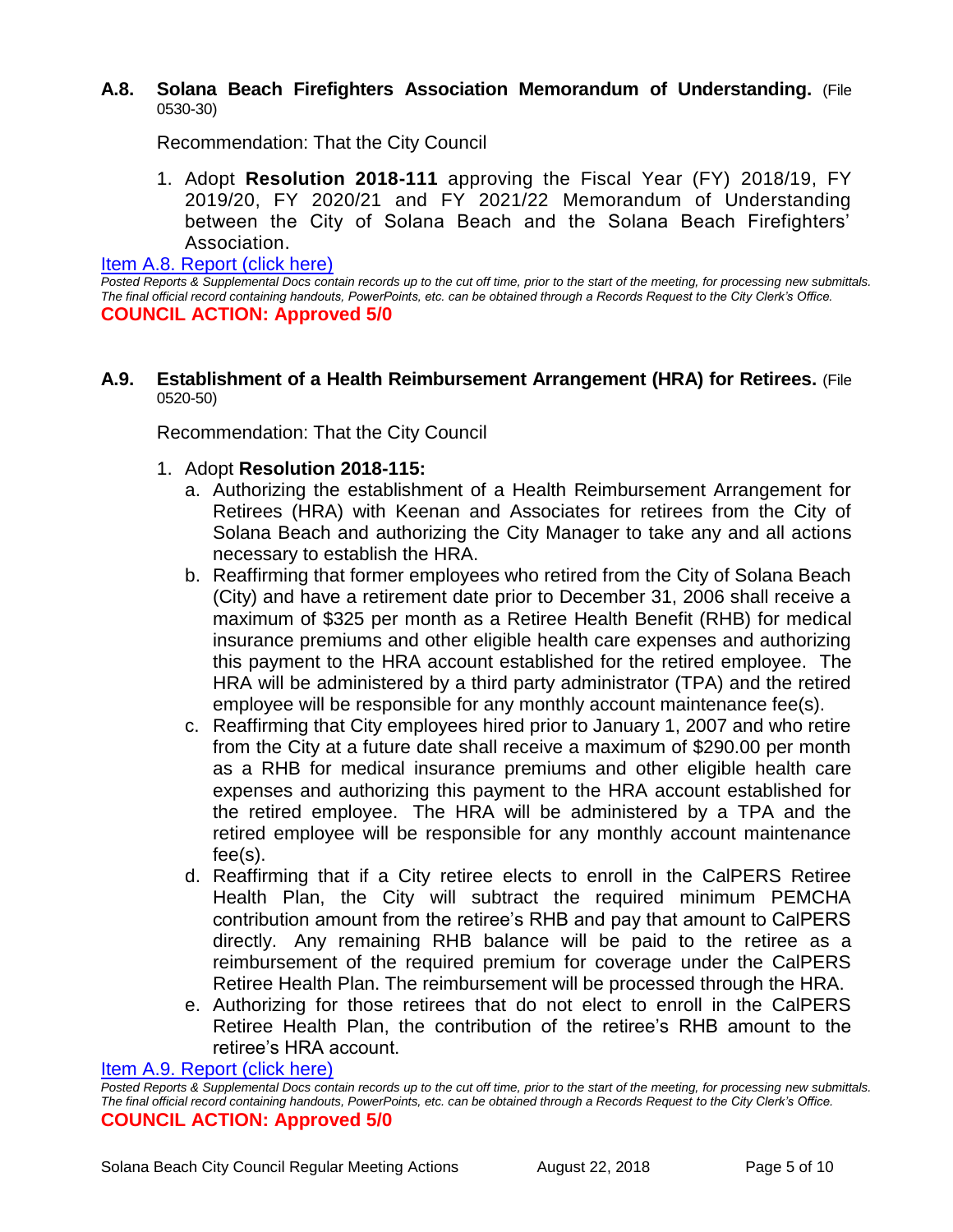#### **A.10. Emergency Storm Drain Repair in Plaza Street at Acacia Avenue.** (File 0850-40)

Recommendation: That the City Council

1. Receive the report regarding the emergency storm drain repairs.

[Item A.10. Report \(click here\)](https://solanabeach.govoffice3.com/vertical/Sites/%7B840804C2-F869-4904-9AE3-720581350CE7%7D/uploads/Item_A.10._Report_(click_here)_-_08-22-18.PDF)

*Posted Reports & Supplemental Docs contain records up to the cut off time, prior to the start of the meeting, for processing new submittals. The final official record containing handouts, PowerPoints, etc. can be obtained through a Records Request to the City Clerk's Office.* **COUNCIL ACTION: Approved 5/0**

#### **A.3. Solana Beach Pump Station Construction Contract, Construction Management Services and Design Support Services.** (File 1040-30)

Recommendation: That the City Council

- 1. Adopt **Resolution 2018-110**:
	- a. Awarding the construction contract to PCL Construction, in the amount of \$4,297,603, for the Solana Beach Sewer Pump Station Upgrades, Bid 2018- 02.
	- b. Approving an amount of \$600,000 for construction contingency.
	- c. Approving an amount of \$100,000 for groundwater dewatering contingency.
	- d. Authorizing the City Manager to execute the construction contract on behalf of the City.
	- e. Authorizing the City Manager to approve cumulative change orders up to the construction contingency and the groundwater dewatering contingency amounts.
	- f. Authorizing the City Manager to execute a Professional Services Agreement with Valley Construction Management, in the amount of \$250,000, for construction management, inspection, and material and soil testing.
	- g. Authorizing the City Manager to execute a Professional Services Agreement with Dudek, in the amount of \$145,306, for construction design support services.

#### [Item A.3. Report \(click here\)](https://solanabeach.govoffice3.com/vertical/Sites/%7B840804C2-F869-4904-9AE3-720581350CE7%7D/uploads/Item_A.3._Report_(click_here)_-_08-22-18.PDF)

*Posted Reports & Supplemental Docs contain records up to the cut off time, prior to the start of the meeting, for processing new submittals. The final official record containing handouts, PowerPoints, etc. can be obtained through a Records Request to the City Clerk's Office.* **COUNCIL ACTION: Approved 5/0** modifying contingency to \$500,000.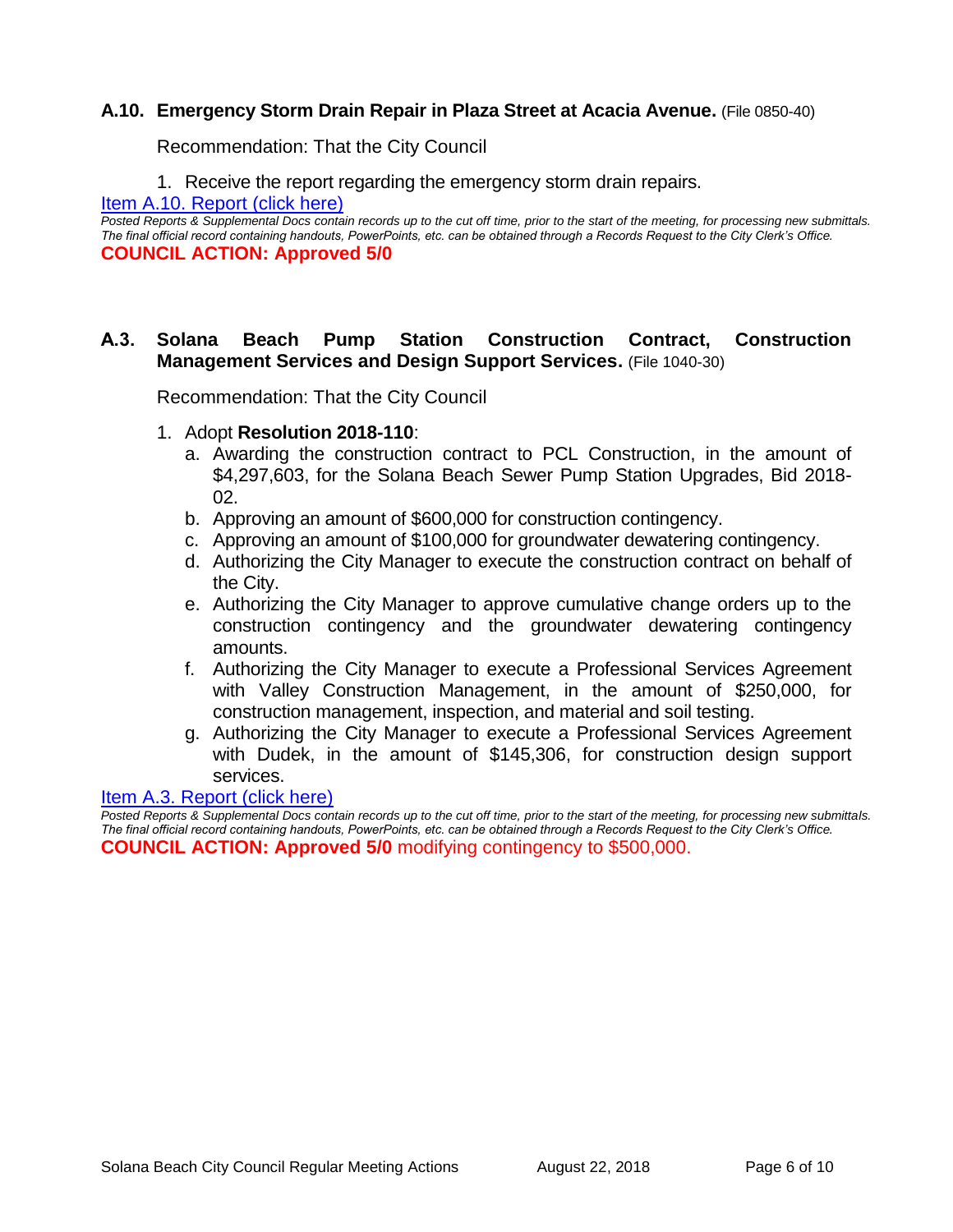## **C. STAFF REPORTS**: (C.1.)

*Submit speaker slips to the City Clerk.*

#### **C.1. Lomas Santa Fe Corridor Improvement Project – Phase II Update.** (File 0820-15)

Recommendation: That the City Council

- 1. Consider adoption of **Resolution 2018-112** authorizing the City Manager to execute an amendment to the Professional Services Agreement with STC Traffic, Inc., in the amount of \$2,500, to compensate STC for additional time spent on the public outreach portion of Phase II of the Lomas Santa Fe Corridor Improvement project.
- 2. Receive this Staff Report and public comments and provide input and direction to Staff as appropriate.

[Item C.1. Report \(click here\)](https://solanabeach.govoffice3.com/vertical/Sites/%7B840804C2-F869-4904-9AE3-720581350CE7%7D/uploads/Item_C.1._Report_(click_here)_-_08-22-18.PDF)

[Item C.1. Supplemental Docs \(Updated 8-22](https://solanabeach.govoffice3.com/vertical/Sites/%7B840804C2-F869-4904-9AE3-720581350CE7%7D/uploads/C.1._Supplemental_Docs_(updated_8-22_at_1pm).pdf) at 1pm)

*Posted Reports & Supplemental Docs contain records up to the cut off time, prior to the start of the meeting, for processing new submittals. The final official record containing handouts, PowerPoints, etc. can be obtained through a Records Request to the City Clerk's Office.* **COUNCIL ACTION: Approved 5/0** 

#### **B. PUBLIC HEARINGS:** (B.1.)

This portion of the agenda provides citizens an opportunity to express their views on a specific issue as required by law after proper noticing by submitting a speaker slip (located on the back table) to the City Clerk. After considering all of the evidence, including written materials and oral testimony, the City Council must make a decision supported by findings and the findings must be supported by substantial evidence in the record. An applicant or designees for a private development/business project, for which the public hearing is being held, is allotted a total of fifteen minutes to speak, as per SBMC 2.04.210. A portion of the fifteen minutes may be saved to respond to those who speak in opposition. All other speakers have three minutes each. Please be aware of the timer light on the Council Dais.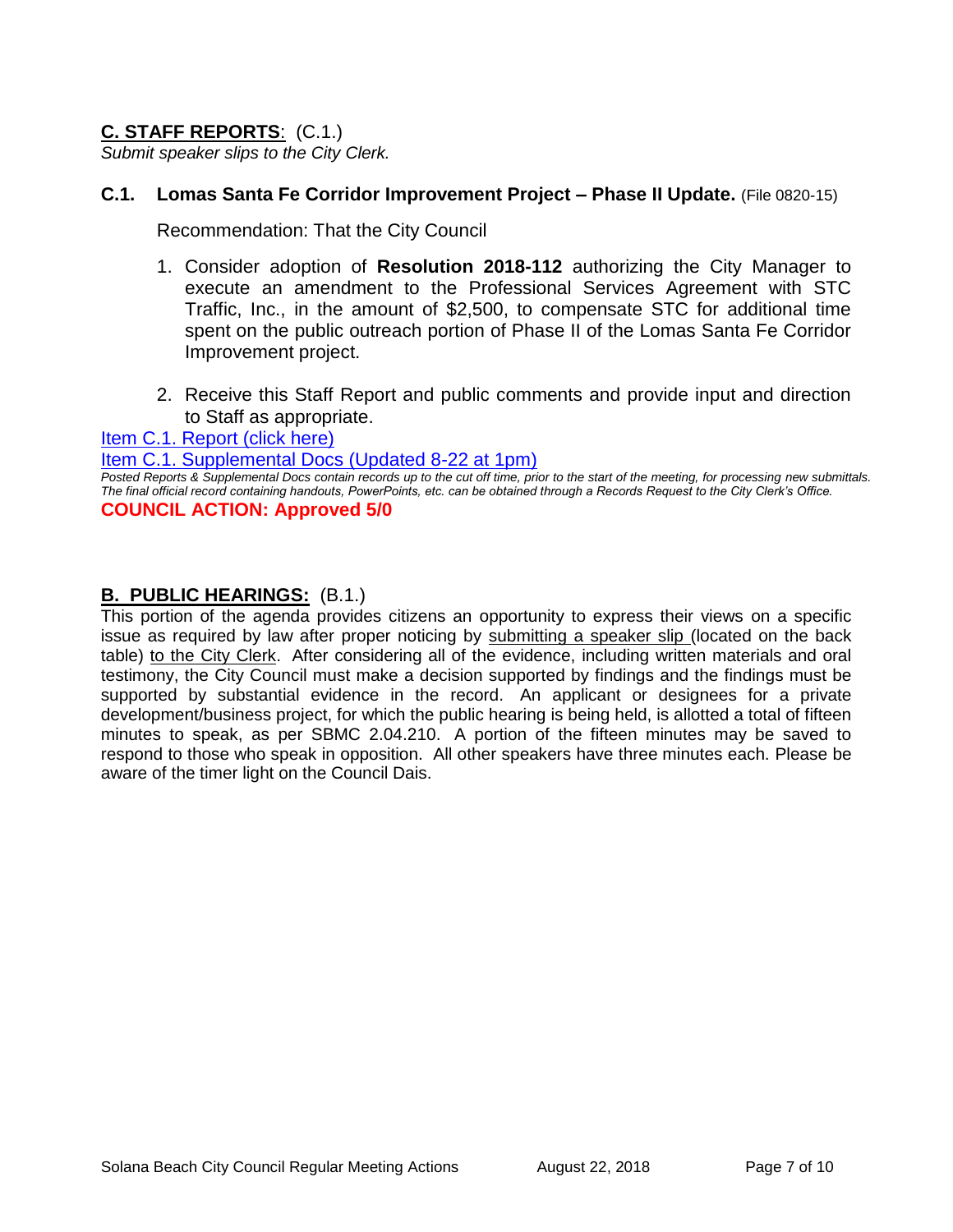#### **B.1. Public Hearing: 850 Avocado Place Development Review Permit, Applicant: Seaview FA, LLC, Case 17-17-36.** (File 0600-40)

The proposed project meets the minimum zoning requirements under the SBMC, may be found to be consistent with the General Plan and may be found, as conditioned, to meet the discretionary findings required as discussed in this report to approve a DRP. Therefore, Staff recommends that the City Council:

- 1. Conduct the Public Hearing: Open the Public Hearing, Report Council Disclosures, Receive Public Testimony, and Close the Public Hearing.
- 2. Find the project exempt from the California Environmental Quality Act pursuant to Section 15303 of the State CEQA Guidelines; and
- 3. If the City Council makes the requisite findings and approves the project, adopt **Resolution 2018-113** conditionally approving a DRP to construct a new singlelevel, single-family residence with a detached two-car garage and perform associated site improvements on a vacant lot at 850 Avocado Place, Solana Beach.

#### [Item B.1. Report \(click here\)](https://solanabeach.govoffice3.com/vertical/Sites/%7B840804C2-F869-4904-9AE3-720581350CE7%7D/uploads/Item_B.1._Report_(click_here)_-_08-22-18.PDF)

*Posted Reports & Supplemental Docs contain records up to the cut off time, prior to the start of the meeting, for processing new submittals. The final official record containing handouts, PowerPoints, etc. can be obtained through a Records Request to the City Clerk's Office.* **COUNCIL ACTION: Approved 5/0** to close the public hearing. **COUNCIL ACTION: Approved 5/0** with additional conditions.

#### **C. STAFF REPORTS**: (C.2. - C.3.)

*Submit speaker slips to the City Clerk.*

#### **C.2. Quarterly Investment Report for June 30, 2018 and Amended Quarterly Investment Reports for Previous Quarters.** (File 0350-44)

Recommendation: That the City Council

1. Accepts and files the attached Cash and Investment Report for the quarter ended June 30, 2018 and Amended Cash and Investment Reports for the quarters ended September 30, 2017, December 31, 2017, and March 31, 2018.

[Item C.2. Report \(click here\)](https://solanabeach.govoffice3.com/vertical/Sites/%7B840804C2-F869-4904-9AE3-720581350CE7%7D/uploads/Item_C.2._Report_(click_here)_-_08-22-18.PDF)

*Posted Reports & Supplemental Docs contain records up to the cut off time, prior to the start of the meeting, for processing new submittals. The final official record containing handouts, PowerPoints, etc. can be obtained through a Records Request to the City Clerk's Office.* Item was not heard.

#### **C.3. Proposed Fire Mitigation and Park Development Impact Fees Calculation Nexus Report Consideration and Discussion.** (File 0390-23)

Recommendation: That the City Council

1. Review the Nexus Report prepared by RCS and provide direction to Staff as to the next steps.

[Item C.3. Report \(click here\)](https://solanabeach.govoffice3.com/vertical/Sites/%7B840804C2-F869-4904-9AE3-720581350CE7%7D/uploads/Item_C.3._Report_(click_here)_-_08-22-18.PDF)

[Item C.3. Updated Report #1 \(updated 8-22 at 5pm\)](https://solanabeach.govoffice3.com/vertical/Sites/%7B840804C2-F869-4904-9AE3-720581350CE7%7D/uploads/C.3._Updated_Report_1_-_8-22-18.pdf)

*Posted Reports & Supplemental Docs contain records up to the cut off time, prior to the start of the meeting, for processing new submittals. The final official record containing handouts, PowerPoints, etc. can be obtained through a Records Request to the City Clerk's Office.* Item was not heard.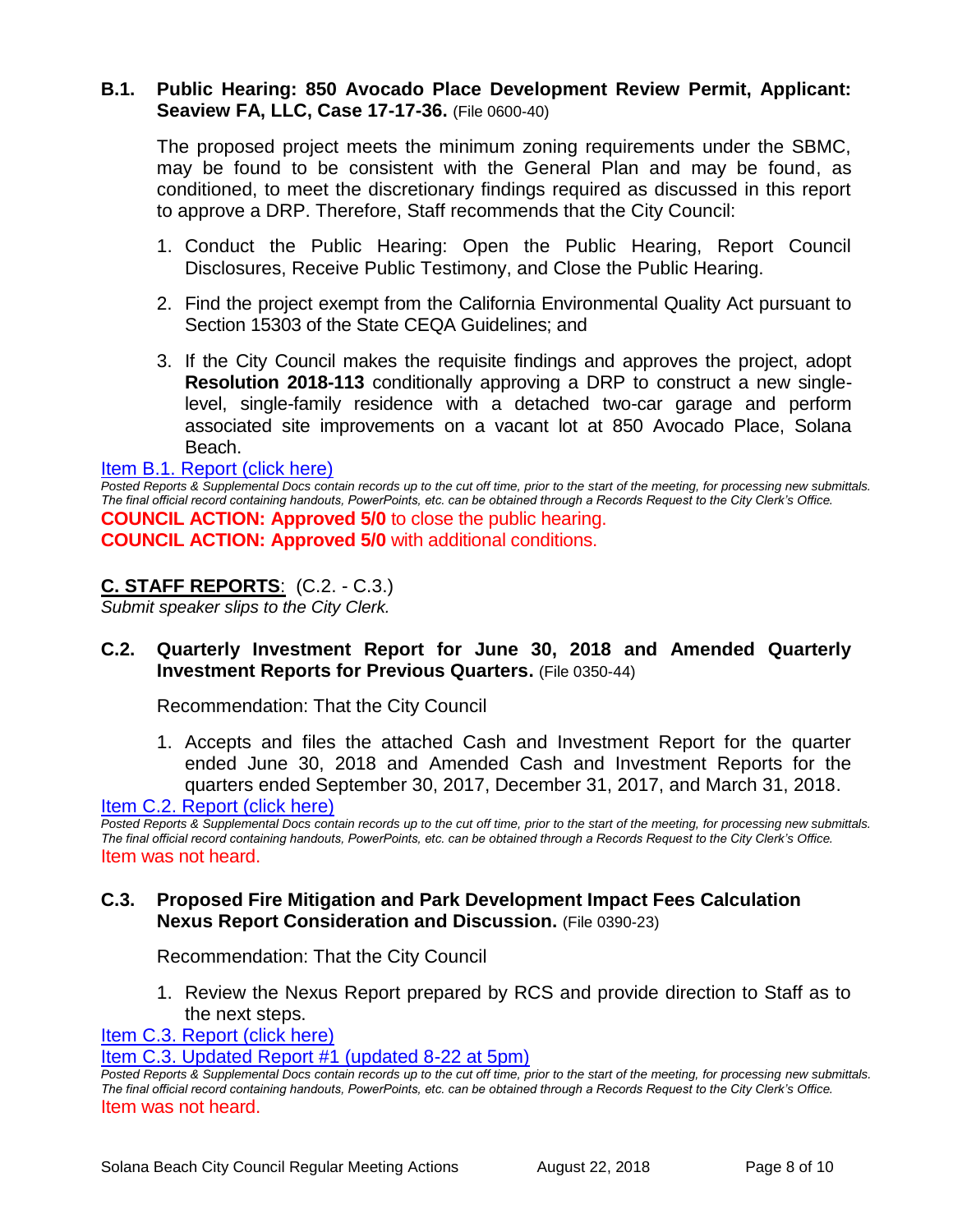## **WORK PLAN COMMENTS:**

*Adopted June 14, 2017*

## **COMPENSATION & REIMBURSEMENT DISCLOSURE:**

GC: Article 2.3. Compensation: 53232.3. (a) Reimbursable expenses shall include, but not be limited to, meals, lodging, and travel. 53232.3 (d) Members of a legislative body shall provide brief reports on meetings attended at the expense of the local agency at the next regular meeting of the legislative body.

## **COUNCIL COMMITTEE REPORTS:**

#### **REGIONAL COMMITTEES: (outside agencies, appointed by this Council)**

- a. City Selection Committee (meets twice a year) Primary-Edson, Alternate-Zito
- b. County Service Area 17: Primary-Zahn, Alternate-Hegenauer
- c. Escondido Creek Watershed Authority: Zahn /Staff (no alternate).
- d. League of Ca. Cities' San Diego County Executive Committee: Primary-Edson, Alternate-Heebner and any subcommittees.
- e. League of Ca. Cities' Local Legislative Committee: Primary-Edson, Alternate-Heebner
- f. League of Ca. Cities' Coastal Cities Issues Group (CCIG): Primary-Edson, Alternate-Heebner
- g. North County Dispatch JPA: Primary-Heebner, Alternate-Edson
- h. North County Transit District: Primary-Edson, Alternate-Heebner
- i. Regional Solid Waste Association (RSWA): Primary-Hegenauer, Alternate-Heebner
- j. SANDAG: Primary-Zito, Alternate-Edson, 2<sup>nd</sup> Alternate-Heebner, and any subcommittees.
- k. SANDAG Shoreline Preservation Committee: Primary-Zito, Alternate-Hegenauer
- l. San Dieguito River Valley JPA: Primary-Hegenauer, Alternate-Heebner
- m. San Elijo JPA: Primary-Zito, Primary-Zahn, Alternate-City Manager
- n. 22<sup>nd</sup> Agricultural District Association Community Relations Committee: Primary-Heebner, Alternate-Edson

#### **STANDING COMMITTEES: (All Primary Members)** *(Permanent Committees)*

- a. Business Liaison Committee Zito, Edson.
- b. Fire Dept. Management Governance & Organizational Evaluation Edson, Hegenauer
- c. Highway 101 / Cedros Ave. Development Committee Edson, Heebner
- d. I-5 Construction Committee Zito, Edson.
- e. Parks and Recreation Committee Zito. Edson
- f. Public Arts Committee Hegenauer, Heebner
- g. School Relations Committee Hegenauer, Zahn
- h. Solana Beach-Del Mar Relations Committee Zito, Heebner

## **ADJOURN:**

## *Next Scheduled Meeting is September 11th, Tuesday, Special Meeting* instead

of September 12<sup>th</sup> Regular Meeting

*Always refer the City's website Event Calendar for updated schedule or contact City Hall. www.cityofsolanabeach.org 858-720-2425*